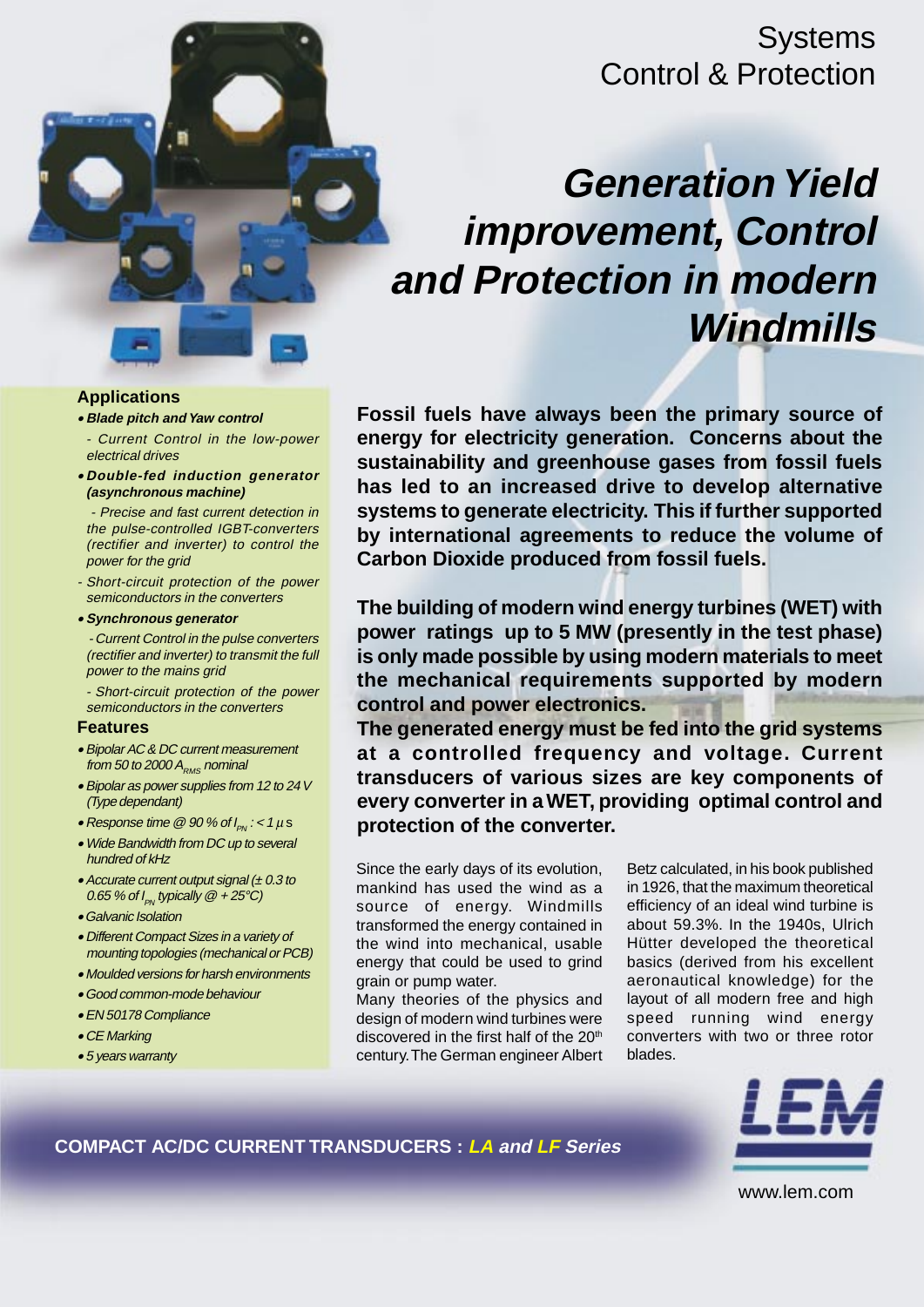

But only when the political framework changed at the stream that causes the rotation of the rotor collapses (the beginning of the 1990s did government aid for renewable so-called stall) and the rotor comes to a halt (stall control). energies become available in many countries. This prompted intensified commercial development of wind In common use today by larger wind turbines is an active energy turbines (WETs). More and more wind turbines power control system that adjusts the rotor blades within and wind parks have been constructed and created; at their longitudinal axis (pitch control). With this adjustment present the first 4.5 to 5 MW wind turbines are in the test of the blade angle relative to the rotor plane, it is possible phase. With 16,929 MW of wind power installed out of a to control more than the generator power. At higher wind worldwide figure of 47,317 MW, Germany leads the league speeds, the rotor blades can be twisted in such a way table, ahead of Spain, the US, and Denmark.

### **Power control of wind turbines**

Wind is the exchange of air masses, primarily caused by LA 200-P), are widespread. These transducers are part local or even large area temperature differences that result of the converter's closed loop control and therefore provide from the effects of solar radiation. Obstacles such as a rapid response. When coupled with intelligent power forests, mountains and buildings produce turbulence that control of the generators, the maximum continuous power creates a permanent change of wind speed. The rotors of can be delivered until the upper-limit wind speed is wind turbines transform energy contained in the wind into reached. rotational (kinetic) energy, which drives a generator to produce electrical current.

The power of the wind, and thus the amount that can be used, is proportional to the cube of the wind velocity. There is also a simple correlation between the rotor area, calculated from the rotor diameter, and the energy that can be derived from the wind that flows through this area.

*Picture 1: Windmills in the harbour of Rhodes, Greece - the cloth that forms the rotor wings has been wound up.*

*Picture 2: A wind driven coastal pumping station in Lobbe (on the German island of Rügen in the Baltic Sea)*

*Picture 3: Wind park on Gran Canaria in the Canary Islands.*

When the wind speed exceeds a certain threshold, WETs must have power controls in order to avoid mechanical and/or electrical overload. Generally, the rated power of the generator is one of the threshold levels that must not be exceeded.

There is another equally important need for power control. It is essential to optimise the generation of electricity to provide the maximum continuous power to the grid system for both loading and economic reasons.

Different types of power control are used. Simple control can be achieved passively or actively by the rotor blades. Passive limitation can be achieved by a special profile of the single rotor blades. At a certain wind speed, the air

that the rotor comes quickly to a halt. Low-power electrical drives are commonly used for such a purpose. In the control inverters, compact, PCB-mounted current transducers (LEM models LA 55-P, LA 100-P, LA 125-P,



*Picture 4: LEM PCB mounted current tranducers from 50 A up to 200 ARMS nominal.*



**COMPACT AC/DC CURRENT TRANSDUCERS : LA and LF Series**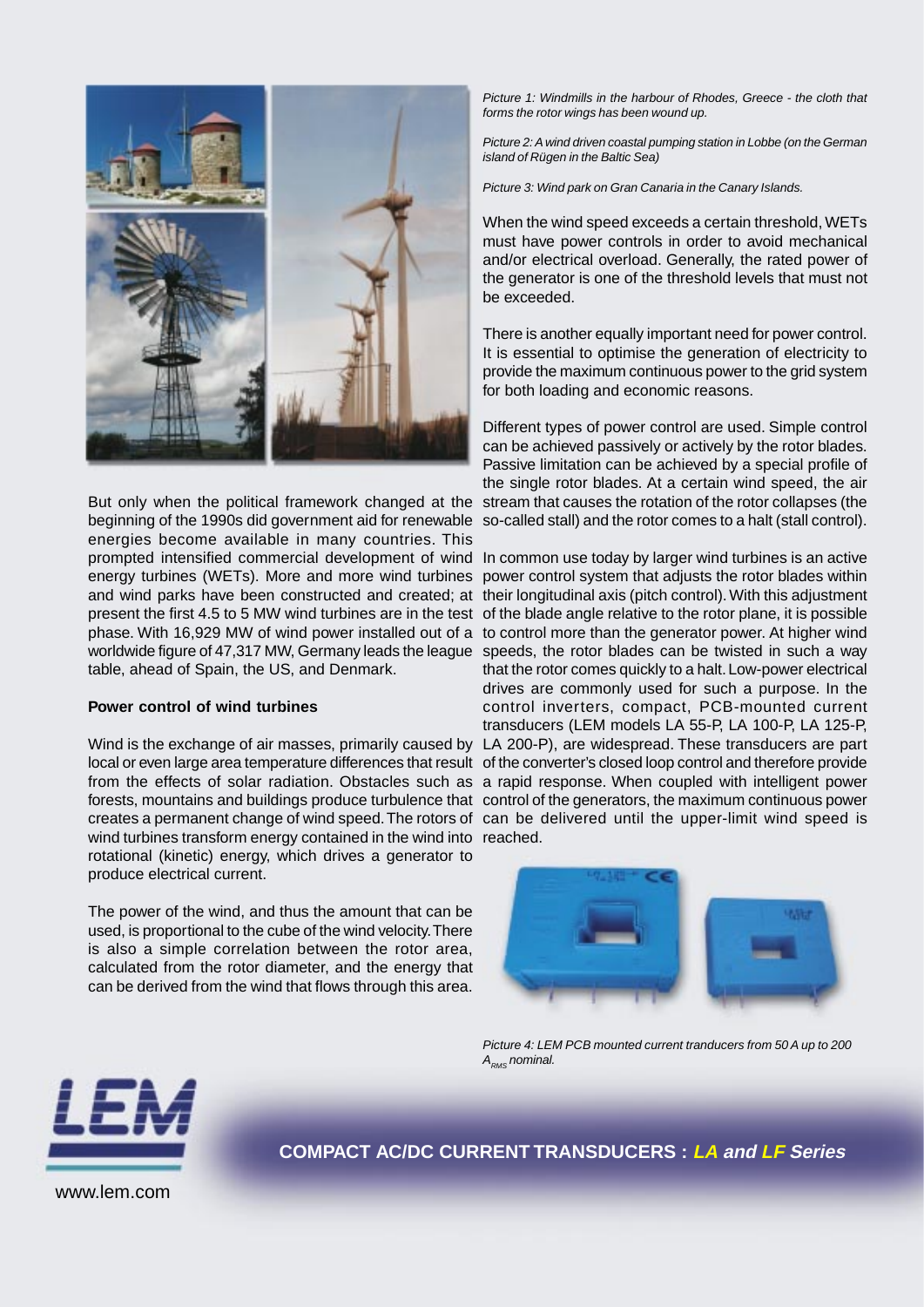#### **Yaw control**

It is important that the rotor is always oriented perpendicular to the wind, for two reasons. The first is to revolutions to the generator speed. The machine needs ensure that the wind streams through the maximum rotor area, so that the maximum energy is obtained from the wind. The second is to avoid non-uniform loading of the rotor blades by ensuring that they are not flexed during each revolution.

Commercial large wind turbines are usually so-called windward machines, i.e. the rotors face the wind in front equalising processes of the grid connection by the switching of the tower, but this is an unstable state. Therefore, the nacelle and rotor must be actively twisted into the wind by electric motors. Additional brakes are used to ensure that **Double-fed induction generator** the nacelle will not twist due to small and short-term change of wind direction. In order to position the drives optimally, transducers in the respective converters measure the current continuously. The quality and response time of the current control are influenced by the design and performance of the current transducers. This is why closed-loop current transducers with a low current



*Picture 5: Circuit diagram of a closed-loop Hall effect current transducer.*

The inherent advantages of closed-loop current transducers are a high bandwidth combined with a short designed in this way is a variable speed system from the response time and very good linearity leading to good sub-synchronous up to the super-synchronous area. Two accuracy.

The next problem is to deliver the electrical power from the WET into the mains grid. Manufacturers of wind turbines have developed competing systems for this purpose. In effect, every wind turbine is equipped with either an asynchronous generator or a synchronous generator.

#### **Asynchronous generator and grid coupling**

consisting of a stall-controlled rotor with three rotor blades, a transducers are compact and are available with many gearbox, a pole-switched asynchronous generator with different mounting styles. In addition, LEM voltage squirrel cage rotor and a direct mains grid coupling. The transducers can be used to monitor and/or control the direct grid coupling produces a "constant-speed" system with voltage of the DC link. a nearly constant operating speed in the super-synchronous

slip area. The rotor speed can be adjusted within narrow limits by a slip control and in wider ranges by switching the poles of the generator. The gearbox adapts the rotor reactive power from the grid to build up the rotating field. In order to limit the inrush currents that are generated when the generator is coupled with the grid, soft-starters are used between the generator and the grid during the starting period. This direct grid coupling approach is no longer used with large wind turbines, due to some technical drawbacks (e.g. actions used for power adjustment).

The majority of today's large wind turbines use a modified "Danish Concept", in which a double-fed asynchronous machine acts as a generator.



*Picture 6: Circuit diagram of a double-fed asynchronous generator.*

The frequency and voltage of the stator are coupled tightly with the mains grid. The slip ring rotor is coupled with the grid by means of a special inverter, which must be able to transmit energy both towards the machine and the grid. This inverter only needs to be specified for the slip power, which is generally only 20% of the rated power of the generator.

rating are used (LEM model LF 205-S) in this application. This neat concept allows adjust of a larger power flow by only controlling a small proportion. A wind turbine that is identical pulse-controlled IGBT-inverters with a voltage DC link are used as converters. In either energy transport direction, one of them will be used as a rectifier while the other one will be used as an inverter, or vice versa.

The classical "Danish Concept" describes a wind turbine purpose (LEM models LF 305-S, LF 505-S). These Precise and fast current detection is necessary in order to control the power for the grid in addition to the DC link voltage. LEM provides closed-loop current transducers with medium current ratings that are well suited for this



**COMPACT AC/DC CURRENT TRANSDUCERS : LA and LF Series**

www.lem.com